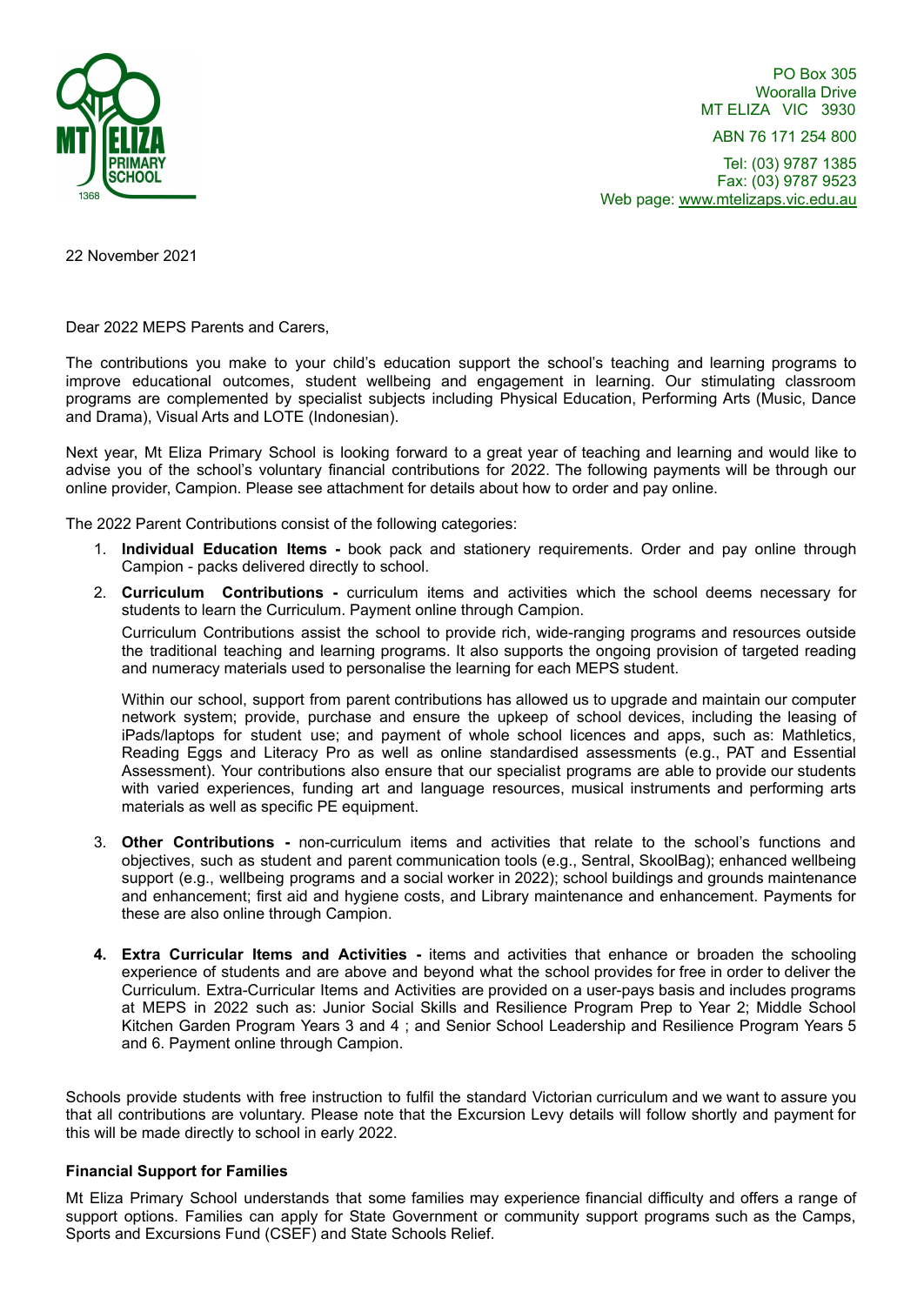For a confidential discussion about accessing these services, or if you would like to discuss alternative payment arrangements, please contact our Assistant Principal, Ms Bev Harvey:

Ph: 03 9787 1385 | Email: [bev.harvey@education.vic.gov.au](mailto:bev.harvey@education.vic.gov.au)

The ongoing support of our families ensures that Mt Eliza Primary School can offer the best possible education and support for our students. We want to thank you for all your support, whether that's through fundraising or volunteering your time. This has made a huge difference to our school and the programs we can offer.

For further information on the Department's Parent Payments Policy please see a one-page overview below.

Yours sincerely,

Dez

Kim Wheeler **Dean Charge Principal Council President** School Council President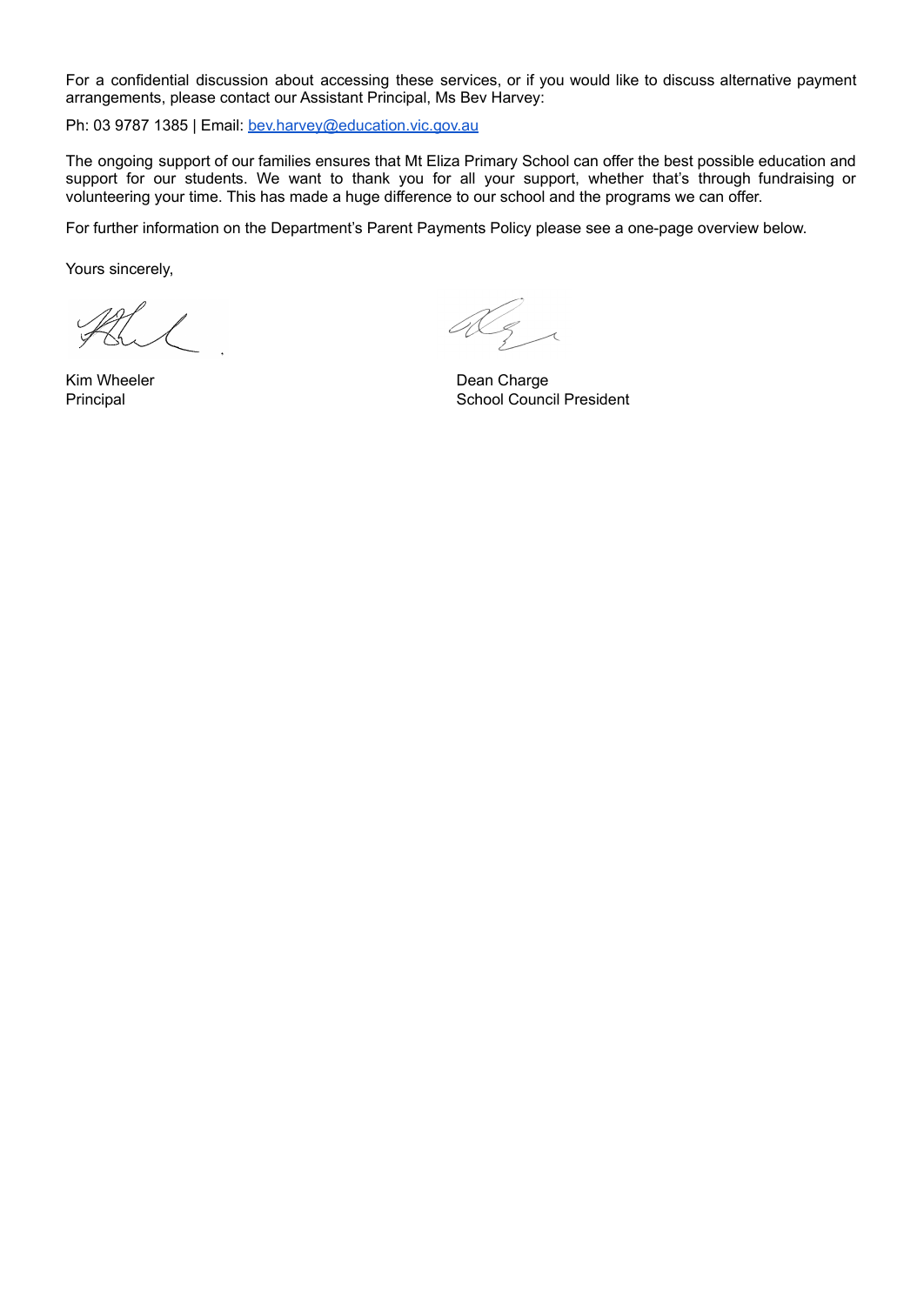| <b>MEPS PREP PARENT CONTRIBUTIONS 2022</b>                                                                                                                                                                                                            |                         |           |
|-------------------------------------------------------------------------------------------------------------------------------------------------------------------------------------------------------------------------------------------------------|-------------------------|-----------|
| <b>STATIONERY PACK -</b> Booklist items and stationery supplied by Campion.                                                                                                                                                                           |                         |           |
| 4 x glue sticks<br>1 x writing book<br>2 x write n wipe A4 sleeve<br>1 x whiteboard marker                                                                                                                                                            |                         |           |
| 4 x whiteboard marker Artline<br>1 x sharpener<br>8 x scrapbooks                                                                                                                                                                                      |                         |           |
| 1 x Kluwell My Home Reader<br>1 x scissors<br>5 x HB pencils                                                                                                                                                                                          |                         |           |
| 2 x Micador markers pk of 12<br>1 x exercise books<br>2 x whiteboard mini eraser<br>2 x coloured pencils pk of 10                                                                                                                                     |                         |           |
| <b>TOTAL FOR STATIONERY PACK</b>                                                                                                                                                                                                                      |                         | \$109.85  |
|                                                                                                                                                                                                                                                       |                         |           |
| <b>ADDITIONAL STATIONERY - Supplied by Mt Eliza Primary School</b>                                                                                                                                                                                    |                         |           |
| MEPS reader book bag                                                                                                                                                                                                                                  |                         | \$12.50   |
| <b>CURRICULUM CONTRIBUTIONS -</b> Curriculum items and activities which the school deems necessary for<br>students to learn the Curriculum.                                                                                                           |                         |           |
| General classroom materials and equipment                                                                                                                                                                                                             | 20.00<br>\$             |           |
| Subject specific materials and equipment                                                                                                                                                                                                              | \$71.00                 |           |
| Provision & upkeep of school devices, peripherals & ICT                                                                                                                                                                                               | \$40.00<br>$\mathbb{S}$ |           |
| Photocopying and printing for students<br>Digital and online subscriptions for learning (Essential                                                                                                                                                    | 27.60                   |           |
| Assessment Numeracy and Literacy, Mathseeds,                                                                                                                                                                                                          |                         |           |
| Reading Eggs and Seesaw)                                                                                                                                                                                                                              | \$40.00                 |           |
| Online assessments                                                                                                                                                                                                                                    | \$19.40                 |           |
| <b>TOTAL FOR CURRICULUM CONTRIBUTIONS</b>                                                                                                                                                                                                             |                         | \$218.00  |
|                                                                                                                                                                                                                                                       |                         |           |
| <b>OTHER CONTRIBUTIONS</b> - Non-curriculum items and activities that relate to the school's functions and<br>objectives.                                                                                                                             |                         |           |
| Student and parent communication tools                                                                                                                                                                                                                | \$<br>9.80              |           |
| Enhanced wellbeing support<br>Buildings and grounds staff                                                                                                                                                                                             | \$<br>6.60<br>28.00     |           |
| First aid and hygiene costs                                                                                                                                                                                                                           | 22.00                   | \$66.40   |
| Library Learning Hub Project - We invite MEPS families to<br>contribute to the refurbishment of the Library. This<br>contribution would assist us to redevelop our Library into a<br>welcoming hub for research, creative thinking and literacy       |                         |           |
| learning.<br>Suggested amount: \$25, \$50, \$75, \$100, \$200                                                                                                                                                                                         |                         | $\$\dots$ |
|                                                                                                                                                                                                                                                       |                         |           |
| <b>EXTRA CURRICULAR ITEM</b> – Items and activities that enhance or broaden the schooling experience of students<br>and are above and beyond what the school provides for free to deliver the Curriculum. These are provided on a<br>user-pays basis. |                         |           |
| Junior Resilience Program                                                                                                                                                                                                                             |                         | \$20.00   |
|                                                                                                                                                                                                                                                       |                         |           |
| TOTAL FOR STATIONERY PACK, CURRICULUM<br><b>CONTRIBUTIONS, OTHER CONTRIBUTIONS AND EXTRA</b><br><b>CURRICULUM ITEM</b>                                                                                                                                |                         | \$426.75  |
| <b>PLUS LIBRARY LEARNING HUB</b>                                                                                                                                                                                                                      |                         | S         |
| <b>TOTAL</b>                                                                                                                                                                                                                                          |                         | S.<br>.   |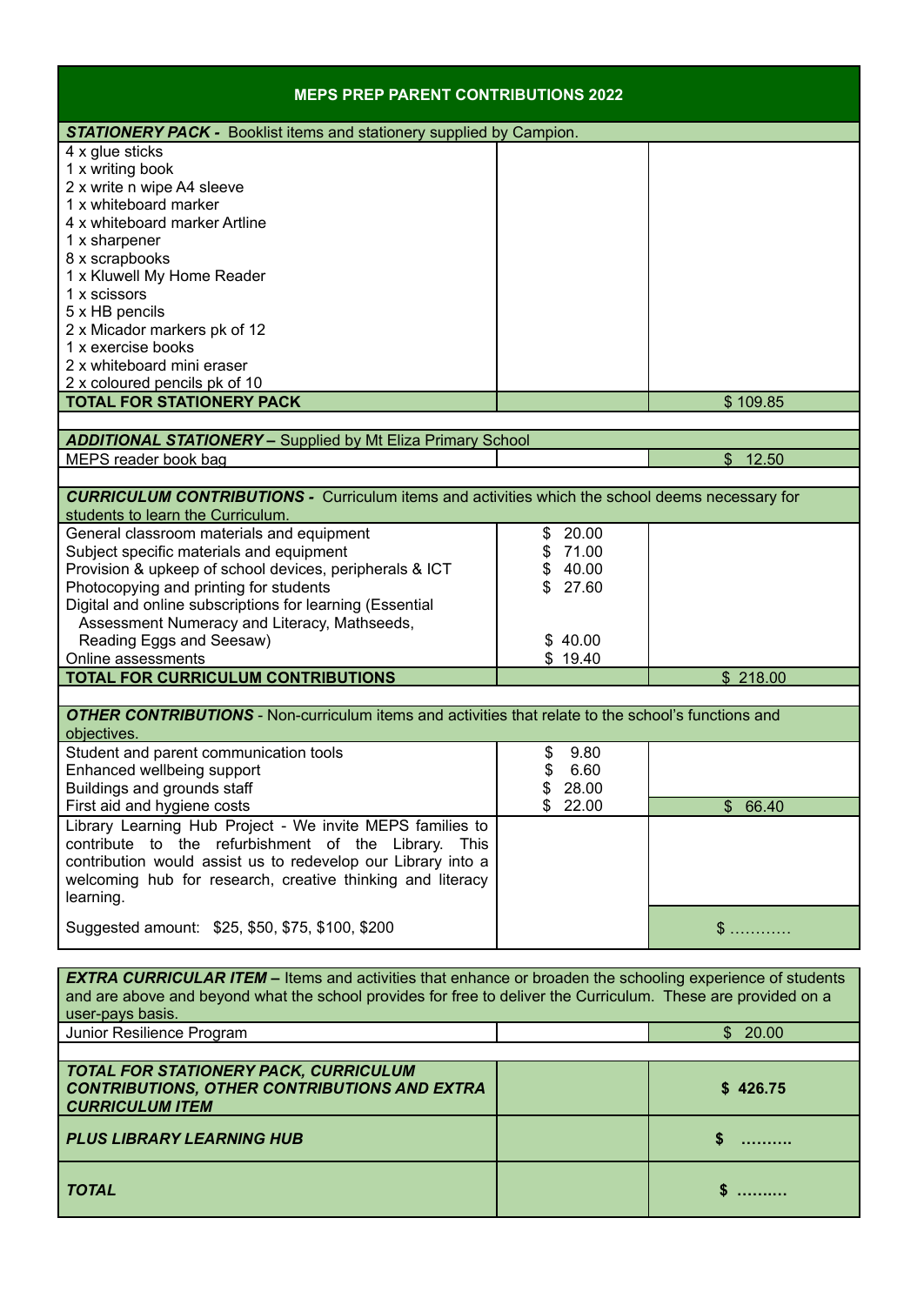| <b>MEPS YEAR 1 PARENT CONTRIBUTIONS 2022</b>                                                                                                                                                                                                       |                    |                          |
|----------------------------------------------------------------------------------------------------------------------------------------------------------------------------------------------------------------------------------------------------|--------------------|--------------------------|
| <b>STATIONERY PACK</b> - Booklist items and stationery supplied by Campion.                                                                                                                                                                        |                    |                          |
| 1 x Kluwell My Home Reading Book                                                                                                                                                                                                                   |                    |                          |
| 2 x project books                                                                                                                                                                                                                                  |                    |                          |
| 5 x writing books                                                                                                                                                                                                                                  |                    |                          |
| 2 x sharpeners                                                                                                                                                                                                                                     |                    |                          |
| 4 x scrapbooks<br>1 x scissors                                                                                                                                                                                                                     |                    |                          |
| $1x$ ruler                                                                                                                                                                                                                                         |                    |                          |
| 1 x Useful Wordbook                                                                                                                                                                                                                                |                    |                          |
| 8 x HB pencils                                                                                                                                                                                                                                     |                    |                          |
| 1 x Whiteboard markers pk of 4                                                                                                                                                                                                                     |                    |                          |
| 1 x Mikador colour markers pk of 12                                                                                                                                                                                                                |                    |                          |
| 4 x eraser plastic pencil with sleeve                                                                                                                                                                                                              |                    |                          |
| 1 x clipfolder                                                                                                                                                                                                                                     |                    |                          |
| 1 x pencil red checking                                                                                                                                                                                                                            |                    |                          |
| 1 x Victorian Targeting Handwriting student book                                                                                                                                                                                                   |                    |                          |
| 2 x document envelopes                                                                                                                                                                                                                             |                    |                          |
| 2 x coloured pencils pk of 12<br>1 x headset                                                                                                                                                                                                       |                    |                          |
| 1 x 20 pocket insert display book                                                                                                                                                                                                                  |                    |                          |
| 4 x glue sticks                                                                                                                                                                                                                                    |                    |                          |
| <b>TOTAL FOR STATIONERY PACK</b>                                                                                                                                                                                                                   |                    | \$120.45                 |
|                                                                                                                                                                                                                                                    |                    |                          |
| <b>ITEMS FOR NEW STUDENTS ONLY - from Campion</b>                                                                                                                                                                                                  |                    |                          |
| Magnetic whiteboard marker, 2 x write n wipe sleeve                                                                                                                                                                                                |                    | \$<br>18.75              |
|                                                                                                                                                                                                                                                    |                    |                          |
| <b>ITEM FOR NEW STUDENTS ONLY - from Mt Eliza PS</b>                                                                                                                                                                                               |                    |                          |
| MEPS Reader book bag                                                                                                                                                                                                                               |                    | \$12.50                  |
| <b>CURRICULUM CONTRIBUTIONS</b> – Curriculum items and activities which the school deems necessary for students to learn the<br>Curriculum.                                                                                                        |                    |                          |
| General classroom materials and equipment                                                                                                                                                                                                          | \$20.00            |                          |
| Subject specific materials and equipment                                                                                                                                                                                                           | \$71.00            |                          |
| Provision & upkeep of school devices, peripherals & ICT                                                                                                                                                                                            | \$40.00            |                          |
| Photocopying and printing for students                                                                                                                                                                                                             | 27.60<br>\$        |                          |
| Digital and online subscriptions for learning (Essential                                                                                                                                                                                           |                    |                          |
| Assessment Numeracy and Literacy, Mathseeds,                                                                                                                                                                                                       |                    |                          |
| Reading Eggs and Seesaw)<br>Online assessments                                                                                                                                                                                                     | \$40.00<br>\$19.40 |                          |
|                                                                                                                                                                                                                                                    |                    |                          |
| <b>TOTAL FOR CURRICULUM CONTRIBUTIONS</b>                                                                                                                                                                                                          |                    | \$218.00                 |
| <b>OTHER CONTRIBUTIONS</b> - Non-curriculum items and activities that relate to the school's functions and objectives.                                                                                                                             |                    |                          |
| Student and parent communication tools                                                                                                                                                                                                             | 9.80<br>\$         |                          |
| Enhanced wellbeing support                                                                                                                                                                                                                         | \$<br>6.60         |                          |
| Buildings and grounds staff                                                                                                                                                                                                                        | 28.00<br>\$        |                          |
| First aid and hygiene costs                                                                                                                                                                                                                        | \$22.00            | \$66.40                  |
| Library Learning Hub Project - We invite MEPS families to contribute                                                                                                                                                                               |                    |                          |
| to the refurbishment of the Library. This contribution would assist us                                                                                                                                                                             |                    |                          |
| to redevelop our Library into a welcoming hub for research, creative                                                                                                                                                                               |                    |                          |
| thinking and literacy learning.                                                                                                                                                                                                                    |                    |                          |
| Suggested amount: \$25, \$50, \$75, \$100, \$200                                                                                                                                                                                                   |                    | $\$\dots\dots\dots\dots$ |
| <b>EXTRA CURRICULAR ITEM</b> – Items and activities that enhance or broaden the schooling experience of students and are<br>above and beyond what the school provides for free to deliver the Curriculum. These are provided on a user-pays basis. |                    |                          |
|                                                                                                                                                                                                                                                    |                    |                          |
| Junior Resilience Program                                                                                                                                                                                                                          |                    | \$20.00                  |
|                                                                                                                                                                                                                                                    |                    |                          |
| TOTAL FOR STATIONERY PACK, CURRICULUM<br><b>CONTRIBUTIONS, OTHER CONTRIBUTIONS AND EXTRA</b><br><b>CURRICULUM ITEM</b>                                                                                                                             |                    | \$424.85                 |
| PLUS ITEMS FOR NEW STUDENTS ONLY, IF APPLICABLE                                                                                                                                                                                                    |                    | $\$\dots$                |
| <b>PLUS LIBRARY LEARNING HUB CONTRIBUTION</b>                                                                                                                                                                                                      |                    | $\$\dots\dots\dots$      |
| <b>TOTAL</b>                                                                                                                                                                                                                                       |                    | $\$\dots\dots\dots$      |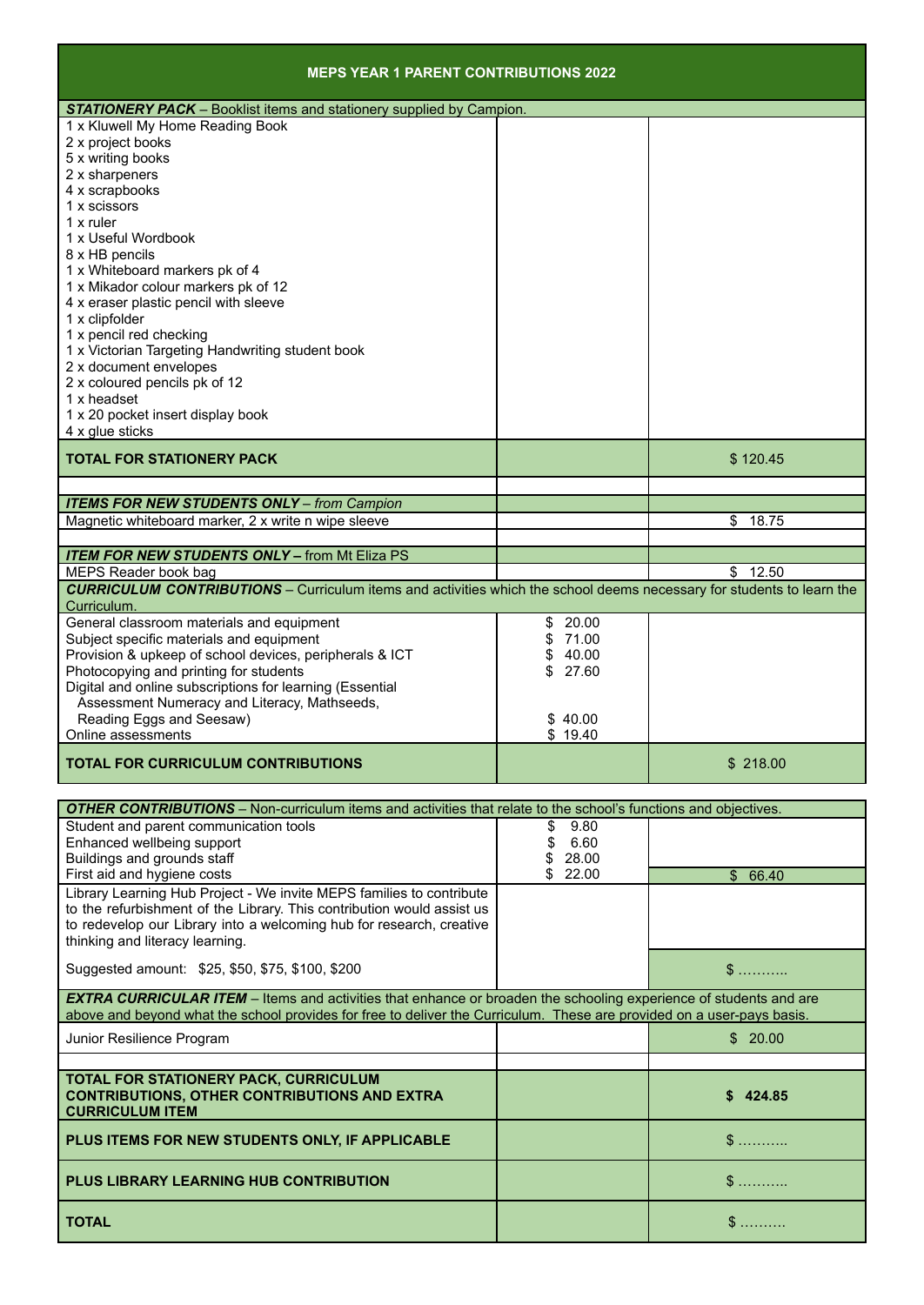| <b>MEPS YEAR 2 PARENT CONTRIBUTIONS 2022</b>                                                                                                                                                                                                       |                |           |
|----------------------------------------------------------------------------------------------------------------------------------------------------------------------------------------------------------------------------------------------------|----------------|-----------|
| <b>STATIONERY PACK - Booklist items and stationery supplied by Campion.</b>                                                                                                                                                                        |                |           |
| 1 x Kluwell My Home Reading Book<br>4 x glue sticks<br>2 x document wallet<br>2 x eraser plastic pencil with sleeve                                                                                                                                |                |           |
| 2 x Mikador colour markers pk of 12<br>1 x Whiteboard markers pk of 4<br>2 x pencil red checking                                                                                                                                                   |                |           |
| 8 x HB pencils<br>2 x coloured pencils pk of 12<br>$1x$ ruler<br>1 x scissors                                                                                                                                                                      |                |           |
| 5 x scrapbooks<br>1 x sharpener<br>5 x writing books<br>1 x project book                                                                                                                                                                           |                |           |
| 1 x Victorian targeting handwriting book<br>1 x display book                                                                                                                                                                                       |                |           |
| <b>TOTAL FOR STATIONERY PACK</b>                                                                                                                                                                                                                   |                | \$99.20   |
| <b>ITEMS FOR NEW STUDENTS ONLY - from Campion</b>                                                                                                                                                                                                  |                |           |
| Magnetic whiteboard marker, 2 x write n wipe sleeve,                                                                                                                                                                                               |                |           |
| headset, A4 clipfolder, My Useful Wordbook                                                                                                                                                                                                         |                | \$45.55   |
| <b>ITEMS FOR NEW STUDENTS ONLY - from Mt Eliza PS</b>                                                                                                                                                                                              |                |           |
| MEPS Reader book bag                                                                                                                                                                                                                               |                | \$12.50   |
| <b>CURRICULUM CONTRIBUTIONS</b> - Curriculum items and activities which the school deems necessary for students to learn the<br>Curriculum.                                                                                                        |                |           |
| General classroom materials and equipment                                                                                                                                                                                                          | 20.00<br>\$    |           |
| Subject specific materials and equipment                                                                                                                                                                                                           | 71.00          |           |
| Provision & upkeep of school devices, peripherals & ICT<br>Photocopying and printing for students                                                                                                                                                  | 40.00<br>27.60 |           |
| Digital and online subscriptions for learning (Essential                                                                                                                                                                                           |                |           |
| Assessment Numeracy and Literacy, Mathseeds,                                                                                                                                                                                                       |                |           |
| Reading Eggs and Seesaw)                                                                                                                                                                                                                           | \$40.00        |           |
| Online assessments                                                                                                                                                                                                                                 | \$19.40        |           |
| <b>TOTAL FOR CURRICULUM CONTRIBUTIONS</b>                                                                                                                                                                                                          |                | \$218.00  |
| <b>OTHER CONTRIBUTIONS</b> – Non-curriculum items and activities that relate to the school's functions and objectives.                                                                                                                             |                |           |
| Student and parent communication tools                                                                                                                                                                                                             | \$<br>9.80     |           |
| Enhanced wellbeing support                                                                                                                                                                                                                         | \$<br>6.60     |           |
| Buildings and grounds staff                                                                                                                                                                                                                        | 28.00          |           |
| First aid and hygiene costs<br>Library Learning Hub Project - We invite MEPS families to contribute to                                                                                                                                             | \$22.00        | \$66.40   |
| the refurbishment of the Library. This contribution would assist us to<br>redevelop our Library into a welcoming hub for research, creative                                                                                                        |                |           |
| thinking and literacy learning.                                                                                                                                                                                                                    |                |           |
| Suggested amount: \$25, \$50, \$75, \$100, \$200                                                                                                                                                                                                   |                | $\$\dots$ |
| <b>EXTRA CURRICULAR ITEM</b> – Items and activities that enhance or broaden the schooling experience of students and are<br>above and beyond what the school provides for free to deliver the Curriculum. These are provided on a user-pays basis. |                |           |
| Junior Resilience Program                                                                                                                                                                                                                          |                | \$20.00   |
|                                                                                                                                                                                                                                                    |                |           |
| TOTAL FOR STATIONERY PACK, CURRICULUM CONTRIBUTIONS<br><b>AND OTHER CONTRIBUTIONS</b>                                                                                                                                                              |                | \$403.60  |
| PLUS OPTIONAL ITEMS FOR NEW STUDENTS ONLY, IF<br><b>APPLICABLE</b>                                                                                                                                                                                 |                | s         |
| PLUS LIBRARY LEARNING HUB CONTRIBUTION                                                                                                                                                                                                             |                | \$        |
| <b>TOTAL</b>                                                                                                                                                                                                                                       |                | \$…………    |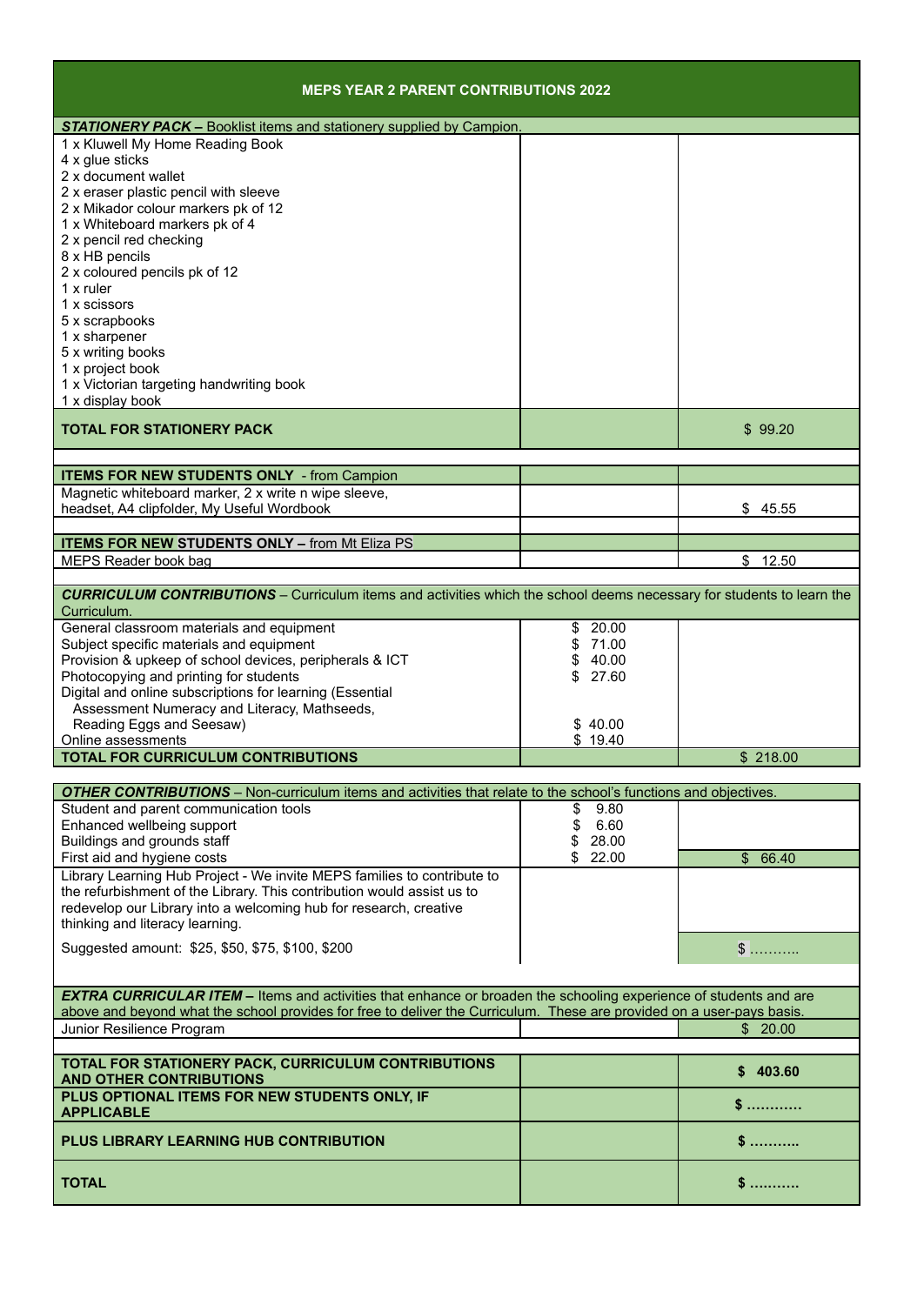| <b>MEPS YEAR 3 PARENT CONTRIBUTIONS 2022</b>                                                                                   |             |              |
|--------------------------------------------------------------------------------------------------------------------------------|-------------|--------------|
| <b>STATIONERY PACK</b> - Booklist items and stationery supplied by Campion.                                                    |             |              |
| 1 x document wallet<br>2 x eraser plastic pencil sleeve                                                                        |             |              |
| 2 x graph books<br>3 x exercise books                                                                                          |             |              |
| 1 x Micador coloured markers pk 12<br>1 x highlighters pk 4                                                                    |             |              |
| 1 x whiteboard marker pk 4<br>1 x notebook                                                                                     |             |              |
| 2 x pencil red checking<br>1 x coloured pencils pk 12                                                                          |             |              |
| 1 x recorder                                                                                                                   |             |              |
| 1 x ruler<br>1 x scissors                                                                                                      |             |              |
| 3 x scrapbooks<br>2 x glue sticks                                                                                              |             |              |
| 1 x sharpener                                                                                                                  |             |              |
| 1 x pencil HB pk 12<br>1 x headset                                                                                             |             |              |
| <b>TOTAL FOR STATIONERY PACK</b>                                                                                               |             | \$82.95      |
| <b>CURRICULUM CONTRIBUTIONS</b> - Curriculum items and activities which the school deems necessary for students to learn       |             |              |
| the Curriculum.                                                                                                                |             |              |
| General classroom materials and equipment                                                                                      | \$20.00     |              |
| Subject specific materials and equipment                                                                                       | Ś<br>71.00  |              |
| Provision & upkeep of school devices, peripherals & ICT                                                                        | \$<br>40.00 |              |
| Photocopying and printing for students                                                                                         | \$27.60     |              |
| Digital and online subscriptions for learning (Essential                                                                       |             |              |
| Assessment Numeracy and Literacy, Mathletics,                                                                                  |             |              |
| Reading Eggs, Essential Literacy Spelling and Seesaw)                                                                          | \$44.50     |              |
| Online assessments                                                                                                             | \$19.40     |              |
| <b>TOTAL FOR CURRICULUM CONTRIBUTIONS</b>                                                                                      |             | \$222.50     |
| <b>OTHER CONTRIBUTIONS</b> - Non-curriculum items and activities that relate to the school's functions and objectives.         |             |              |
| Student and parent communication tools                                                                                         | \$<br>9.80  |              |
| Enhanced wellbeing support                                                                                                     | \$<br>6.60  |              |
| Buildings and grounds staff                                                                                                    | \$<br>28.00 |              |
| First aid and hygiene costs                                                                                                    | \$22.00     | \$66.40      |
| Library Learning Hub Project - We invite MEPS families to<br>contribute to the refurbishment of the Library. This contribution |             |              |
| would assist us to redevelop our Library into a welcoming hub for                                                              |             |              |
| research, creative thinking and literacy learning.<br>Suggested amount: \$25, \$50, \$75, \$100, \$200                         |             |              |
|                                                                                                                                |             | $\mathsf{S}$ |
| <b>EXTRA CURRICULAR ITEM</b> - Items and activities that enhance or broaden the schooling experience of students and are       |             |              |
| above and beyond what the school provides for free to deliver the Curriculum. These are provided on a user-pays basis.         |             |              |
| Kitchen Garden - user pays                                                                                                     |             | \$40.00      |
| TOTAL FOR STATIONERY PACK, CURRICULUM CONTRIBUTIONS<br><b>AND OTHER CONTRIBUTIONS</b>                                          |             | \$411.85     |
| <b>PLUS LIBRARY LEARNING HUB CONTRIBUTION</b>                                                                                  |             | \$           |
| <b>TOTAL</b>                                                                                                                   |             | $$$          |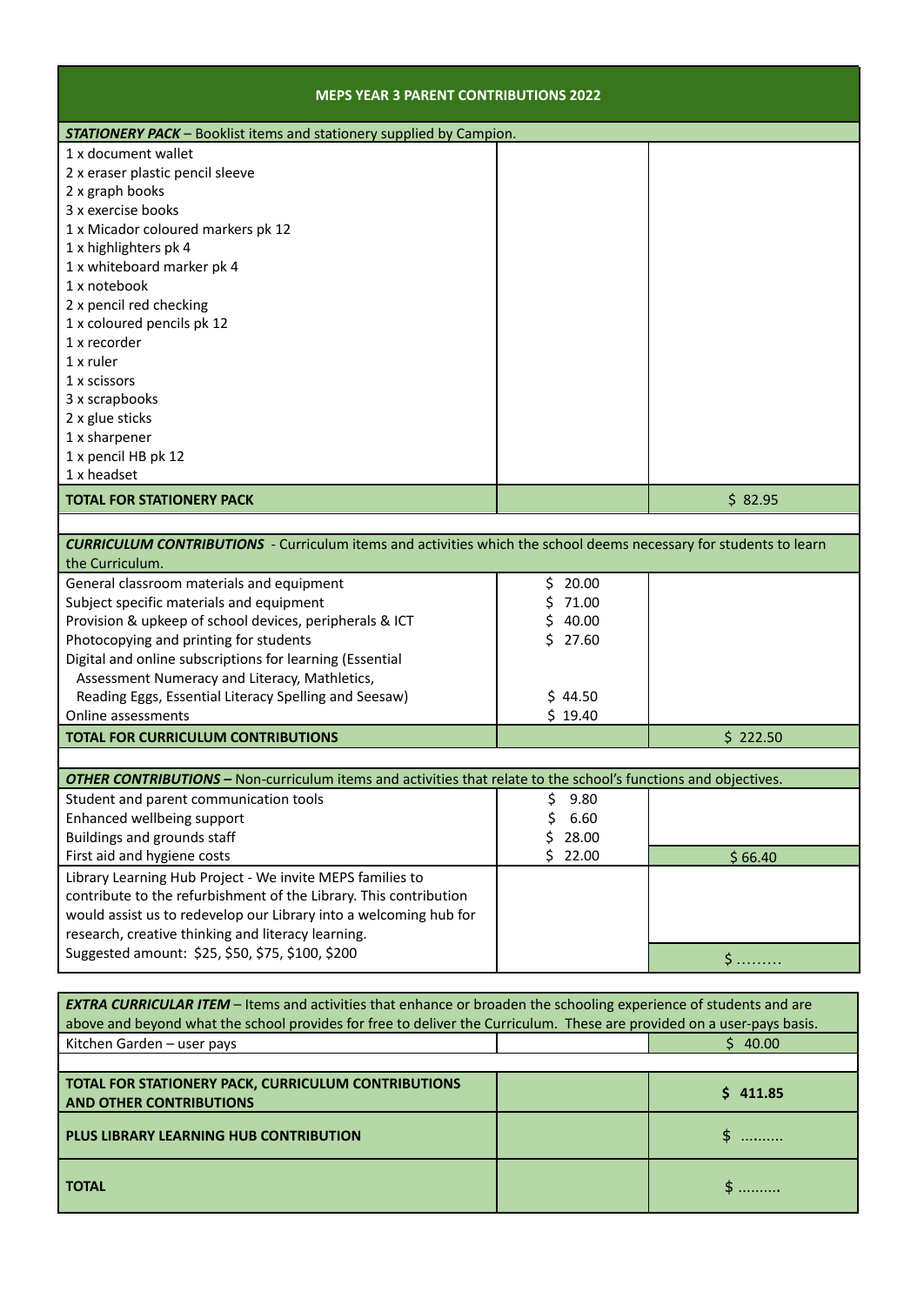| <b>MEPS YEAR 4 PARENT CONTRIBUTIONS 2022</b>                                                                             |             |          |
|--------------------------------------------------------------------------------------------------------------------------|-------------|----------|
| <b>STATIONERY PACK</b> - Booklist items and stationery supplied by Campion.                                              |             |          |
| 1 x sharpener                                                                                                            |             |          |
| 6 x scrapbooks                                                                                                           |             |          |
| 1 x scissors                                                                                                             |             |          |
| $1x$ ruler                                                                                                               |             |          |
| 2 x eraser plastic sleeve                                                                                                |             |          |
| 7 x exercise books                                                                                                       |             |          |
| 2 x graph books                                                                                                          |             |          |
| 1 x Micador coloured marker pk 12                                                                                        |             |          |
| 1 x whiteboard marker pk 4                                                                                               |             |          |
| 2 x pencil red checking                                                                                                  |             |          |
| 6 x pencils HB                                                                                                           |             |          |
| 1 X coloured pencils pk 10                                                                                               |             |          |
| 4 x blue pens                                                                                                            |             |          |
| 1 x highlighters pk 4                                                                                                    |             |          |
| 4 x red pens                                                                                                             |             |          |
| 1 x display book                                                                                                         |             |          |
| 4 x glue sticks                                                                                                          |             |          |
| 1 x clipfolder                                                                                                           |             |          |
| 1 x display book                                                                                                         |             |          |
| <b>TOTAL FOR STATIONERY PACK</b>                                                                                         |             | \$78.10  |
|                                                                                                                          |             |          |
| <b>ITEMS FOR NEW STUDENTS ONLY</b>                                                                                       |             |          |
| Recorder                                                                                                                 |             | \$17.95  |
|                                                                                                                          |             |          |
| <b>CURRICULUM CONTRIBUTIONS</b> - Curriculum items and activities which the school deems necessary for students to learn |             |          |
| the Curriculum.                                                                                                          |             |          |
| General classroom materials and equipment                                                                                | 20.00<br>\$ |          |
| Subject specific materials and equipment                                                                                 | 71.00       |          |
| Provision & upkeep of school devices, peripherals & ICT                                                                  | 40.00       |          |
| Photocopying and printing for students                                                                                   | Ś.<br>27.60 |          |
| Digital and online subscriptions for learning (Essential                                                                 |             |          |
| Assessment Numeracy and Literacy, Mathletics,                                                                            |             |          |
| Essential Literacy Spelling, Pro Literacy and Seesaw)                                                                    | \$47.80     |          |
| Online assessments                                                                                                       | \$19.40     |          |
| <b>TOTAL FOR CURRICULUM CONTRIBUTIONS</b>                                                                                |             | \$225.80 |
| <b>OTHER CONTRIBUTIONS</b> - Non-curriculum items and activities that relate to the school's functions and objectives.   |             |          |
| Student and parent communication tools                                                                                   | \$<br>9.80  |          |
| Enhanced wellbeing support                                                                                               | \$<br>6.60  |          |
| Buildings and grounds staff                                                                                              | 28.00       |          |
| First aid and hygiene costs                                                                                              | Ś.<br>22.00 | \$66.40  |
| Library Learning Hub Project - We invite MEPS families to                                                                |             |          |
| contribute to the refurbishment of the Library. This contribution                                                        |             |          |
| would assist us to redevelop our Library into a welcoming hub for                                                        |             |          |
| research, creative thinking and literacy learning.                                                                       |             |          |
| Suggested amount: \$25, \$50, \$75, \$100, \$200                                                                         |             | \$       |
|                                                                                                                          |             |          |
|                                                                                                                          |             |          |
| <b>EXTRA CURRICULAR ITEM</b> - Items and activities that enhance or broaden the schooling experience of students and are |             |          |
| above and beyond what the school provides for free to deliver the Curriculum. These are provided on a user-pays basis.   |             |          |
| Kitchen Garden - user pays                                                                                               |             | \$40.00  |
| TOTAL FOR STATIONERY PACK, CURRICULUM CONTRIBUTIONS                                                                      |             |          |
| <b>AND OTHER CONTRIBUTIONS</b>                                                                                           |             | \$410.30 |
|                                                                                                                          |             |          |
| PLUS OPTIONAL ITEMS FOR NEW STUDENTS IF APPLICABLE                                                                       |             |          |
|                                                                                                                          |             |          |
| PLUS LIBRARY LEARNING HUB CONTRIBUTION                                                                                   |             |          |
| <b>TOTAL</b>                                                                                                             |             | S        |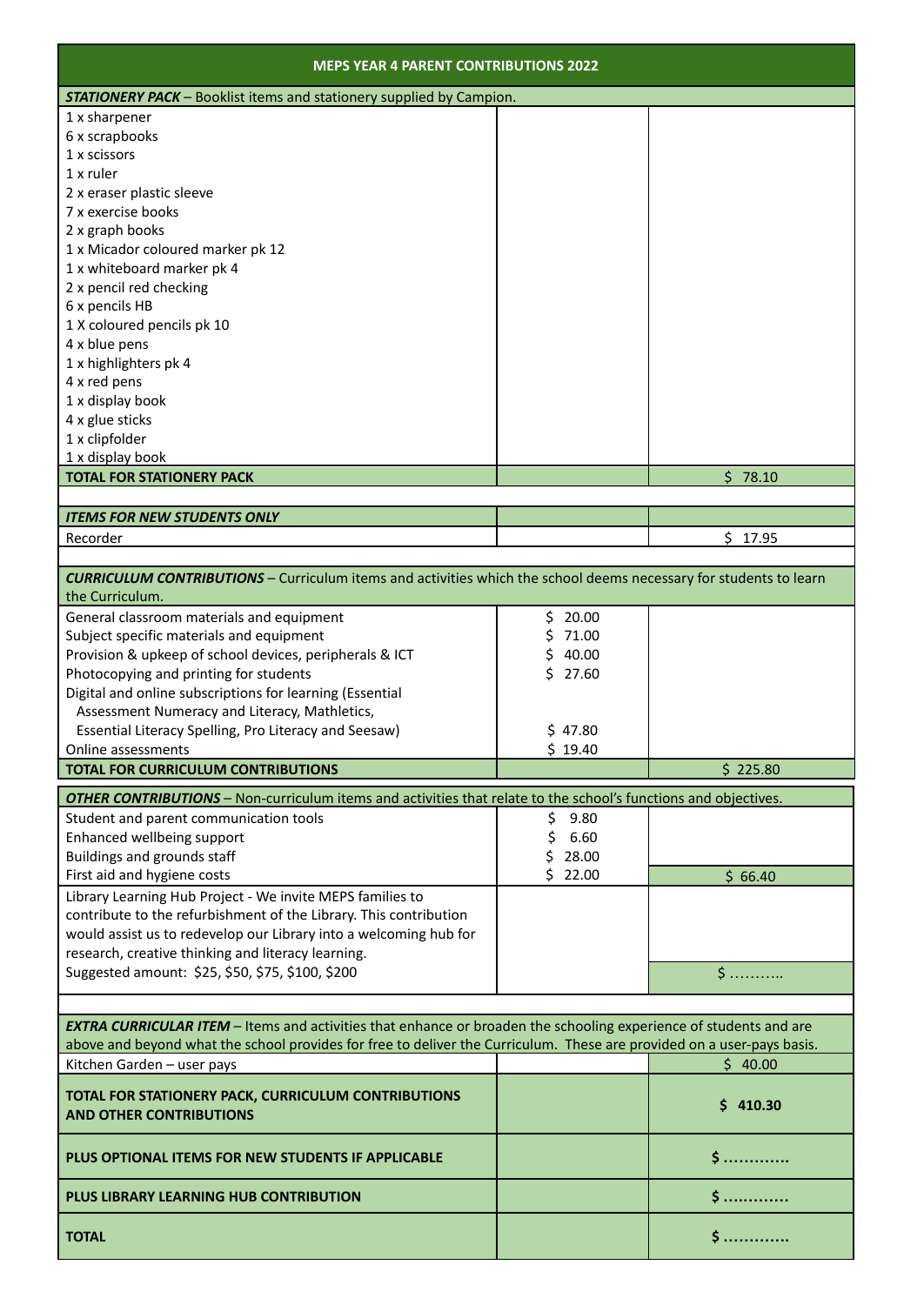| <b>MEPS YEAR 5 PARENT CONTRIBUTIONS 2022</b>                                                                                                |              |          |
|---------------------------------------------------------------------------------------------------------------------------------------------|--------------|----------|
| <b>STATIONERY PACK - Booklist items and stationery supplied by Campion.</b>                                                                 |              |          |
| 3 x glue sticks                                                                                                                             |              |          |
| 2 x display books                                                                                                                           |              |          |
| 1 x document wallet                                                                                                                         |              |          |
| 4 x eraser plastic pencil sleeve                                                                                                            |              |          |
| 7 x exercise books                                                                                                                          |              |          |
| 4 x graph books                                                                                                                             |              |          |
| 1 x highlighters pk 6                                                                                                                       |              |          |
| 2 x black Artline marker                                                                                                                    |              |          |
| 1 x Micador coloured markers pk 12                                                                                                          |              |          |
| 8 x HB pencils                                                                                                                              |              |          |
| 1 x coloured pencils pk 12                                                                                                                  |              |          |
| 1 x page markers                                                                                                                            |              |          |
| 1 x scissors                                                                                                                                |              |          |
| 1 x scrapbook                                                                                                                               |              |          |
| 1 x sharpener                                                                                                                               |              |          |
| 4 x whiteboard markers                                                                                                                      |              |          |
| 2 x red pens                                                                                                                                |              |          |
| $1x$ ruler                                                                                                                                  |              |          |
| 4 x blue pens                                                                                                                               |              |          |
| 1 x headset                                                                                                                                 |              |          |
|                                                                                                                                             |              |          |
| <b>TOTAL FOR STATIONERY PACK</b>                                                                                                            |              | \$104.65 |
| <b>CURRICULUM CONTRIBUTIONS</b> - Curriculum items and activities which the school deems necessary for students to learn the<br>Curriculum. | \$.<br>20.00 |          |
| General classroom materials and equipment<br>Subject specific materials and equipment                                                       | \$<br>71.00  |          |
| Provision & upkeep of school devices, peripherals & ICT                                                                                     | \$<br>40.00  |          |
| Photocopying and printing for students                                                                                                      | Ś<br>27.60   |          |
| Digital and online subscriptions for learning (Essential                                                                                    |              |          |
| Assessment Numeracy and Literacy, Mathletics,                                                                                               |              |          |
| Essential Literacy Spelling, Pro Literacy and Seesaw)                                                                                       | \$47.80      |          |
| Online assessments                                                                                                                          | \$19.40      |          |
| <b>TOTAL FOR CURRICULUM CONTRIBUTIONS</b>                                                                                                   |              | \$225.80 |
|                                                                                                                                             |              |          |
| <b>OTHER CONTRIBUTIONS</b> - Non-curriculum items and activities that relate to the school's functions and objectives.                      |              |          |
| Student and parent communication tools                                                                                                      | \$<br>9.80   |          |
| Enhanced wellbeing support                                                                                                                  | \$<br>6.60   |          |
| Buildings and grounds staff                                                                                                                 | \$<br>28.00  |          |
| First aid and hygiene costs                                                                                                                 | \$22.00      | \$66.40  |
| Library Learning Hub Project - We invite MEPS families to                                                                                   |              |          |
| contribute to the refurbishment of the Library. This contribution                                                                           |              |          |
| would assist us to redevelop our Library into a welcoming hub for                                                                           |              |          |
| research, creative thinking and literacy learning.                                                                                          |              |          |
| Suggested amount: \$25, \$50, \$75, \$100, \$200                                                                                            |              | \$…………   |
|                                                                                                                                             |              |          |
| <b>EXTRA CURRICULAR ITEM</b> - Items and activities that enhance or broaden the schooling experience of students and are                    |              |          |
| above and beyond what the school provides for free to deliver the Curriculum. These are provided on a user-pays basis.                      |              |          |
| Senior Leadership and Resilience Program                                                                                                    |              | \$30.00  |
|                                                                                                                                             |              |          |
| TOTAL FOR STATIONERY PACK, CURRICULUM CONTRIBUTIONS<br><b>AND OTHER CONTRIBUTIONS</b>                                                       |              | \$426.85 |

**PLUS LIBRARY LEARNING HUB CONTRIBUTION \$ …………**

**TOTAL \$ ………..**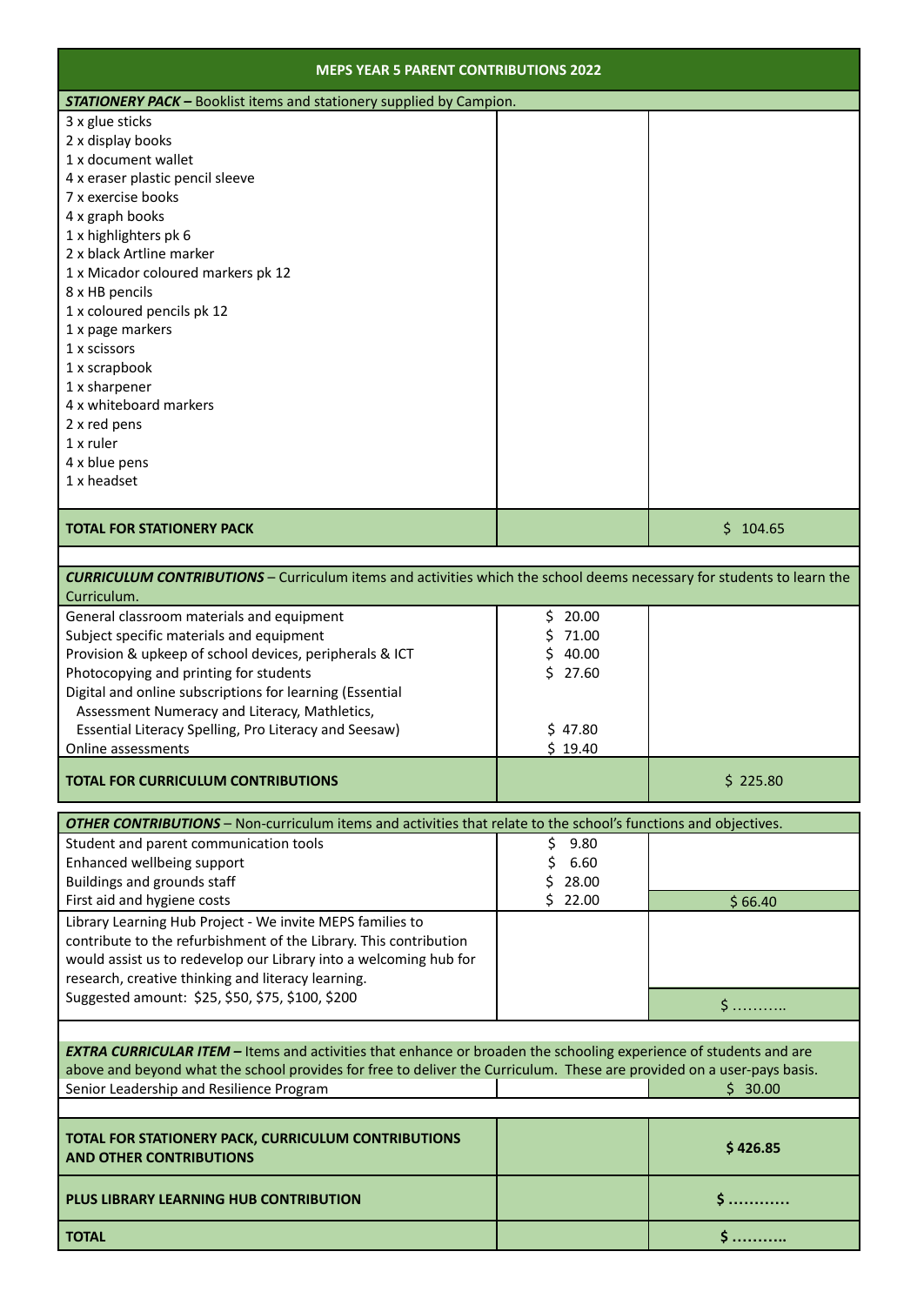| <b>MEPS YEAR 6 PARENT CONTRIBUTIONS 2022</b>                                                                                                |             |                         |
|---------------------------------------------------------------------------------------------------------------------------------------------|-------------|-------------------------|
| <b>STATIONERY PACK</b> – Booklist items and stationery supplied by Campion.                                                                 |             |                         |
| 1 x scissors                                                                                                                                |             |                         |
| $1x$ ruler                                                                                                                                  |             |                         |
| 2 x red pens                                                                                                                                |             |                         |
| 4 x blue pens                                                                                                                               |             |                         |
| 1 x coloured pencils pk 12                                                                                                                  |             |                         |
| 8 x HB pencils                                                                                                                              |             |                         |
| 1 x Micador coloured markers pk 12                                                                                                          |             |                         |
| 2 x black sharpies<br>1 x headset                                                                                                           |             |                         |
| 5 x exercise books                                                                                                                          |             |                         |
| 2 x graph books                                                                                                                             |             |                         |
| 2 x eraser plastic pencil sleeve                                                                                                            |             |                         |
| 2 x document wallet                                                                                                                         |             |                         |
| 8 x glue sticks                                                                                                                             |             |                         |
| 4 x scrapbooks                                                                                                                              |             |                         |
| 1 x sharpener                                                                                                                               |             |                         |
| <b>TOTAL FOR STATIONERY PACK</b>                                                                                                            |             | \$81.60                 |
|                                                                                                                                             |             |                         |
| <b>CURRICULUM CONTRIBUTIONS -</b> Curriculum items and activities which the school deems necessary for<br>students to learn the Curriculum. |             |                         |
| General classroom materials and equipment                                                                                                   | 20.00<br>\$ |                         |
| Subject specific materials and equipment                                                                                                    | \$71.00     |                         |
| Provision & upkeep of school devices, peripherals & ICT                                                                                     | \$40.00     |                         |
| Photocopying and printing for students                                                                                                      | \$<br>27.60 |                         |
| Digital and online subscriptions for learning (Essential                                                                                    |             |                         |
| Assessment Numeracy and Literacy, Essential                                                                                                 |             |                         |
| Literacy Spelling, Pro Literacy and Seesaw)                                                                                                 | \$ 36.45    |                         |
| Online assessments                                                                                                                          | \$19.40     |                         |
| <b>TOTAL FOR CURRICULUM CONTRIBUTIONS</b>                                                                                                   |             | \$214.45                |
| <b>OTHER CONTRIBUTIONS - Non-curriculum items and activities that relate to the school's functions and</b>                                  |             |                         |
| objectives.                                                                                                                                 |             |                         |
| Student and parent communication tools                                                                                                      | 9.80<br>\$  |                         |
| Enhanced wellbeing support                                                                                                                  | \$<br>6.60  |                         |
| Buildings and grounds staff                                                                                                                 | \$<br>28.00 |                         |
| First aid and hygiene costs                                                                                                                 | 22.00<br>\$ | \$66.40                 |
| Library Learning Hub Project - We invite MEPS families to                                                                                   |             |                         |
| contribute to the refurbishment of the Library. This                                                                                        |             |                         |
| contribution would assist us to redevelop our Library into a                                                                                |             |                         |
| welcoming hub for research, creative thinking and literacy                                                                                  |             |                         |
| learning.<br>Suggested amount: \$25, \$50, \$75, \$100, \$200                                                                               |             |                         |
|                                                                                                                                             |             | $\mathbb{S}$            |
| <b>EXTRA CURRICULAR ITEM</b> – Items and activities that enhance or broaden the schooling experience of students                            |             |                         |
| and are above and beyond what the school provides free to deliver the Curriculum. These are provided on a                                   |             |                         |
| user-pays basis.                                                                                                                            |             |                         |
| Senior Leadership and Resilience Program                                                                                                    | 30.00<br>\$ |                         |
| Year 6 Yearbook                                                                                                                             | \$<br>15.00 |                         |
| TOTAL FOR EXTRA CURRICULAR ITEMS                                                                                                            |             | $\mathfrak{L}$<br>45.00 |
| TOTAL FOR STATIONERY PACK, CURRICULUM                                                                                                       |             | \$407.45                |
| <b>CONTRIBUTIONS AND OTHER CONTRIBUTIONS</b>                                                                                                |             |                         |
| PLUS LIBRARY LEARNING HUB CONTRIBUTION                                                                                                      |             | \$……………                 |
| <b>TOTAL</b>                                                                                                                                |             | $\mathsf{\$}$           |